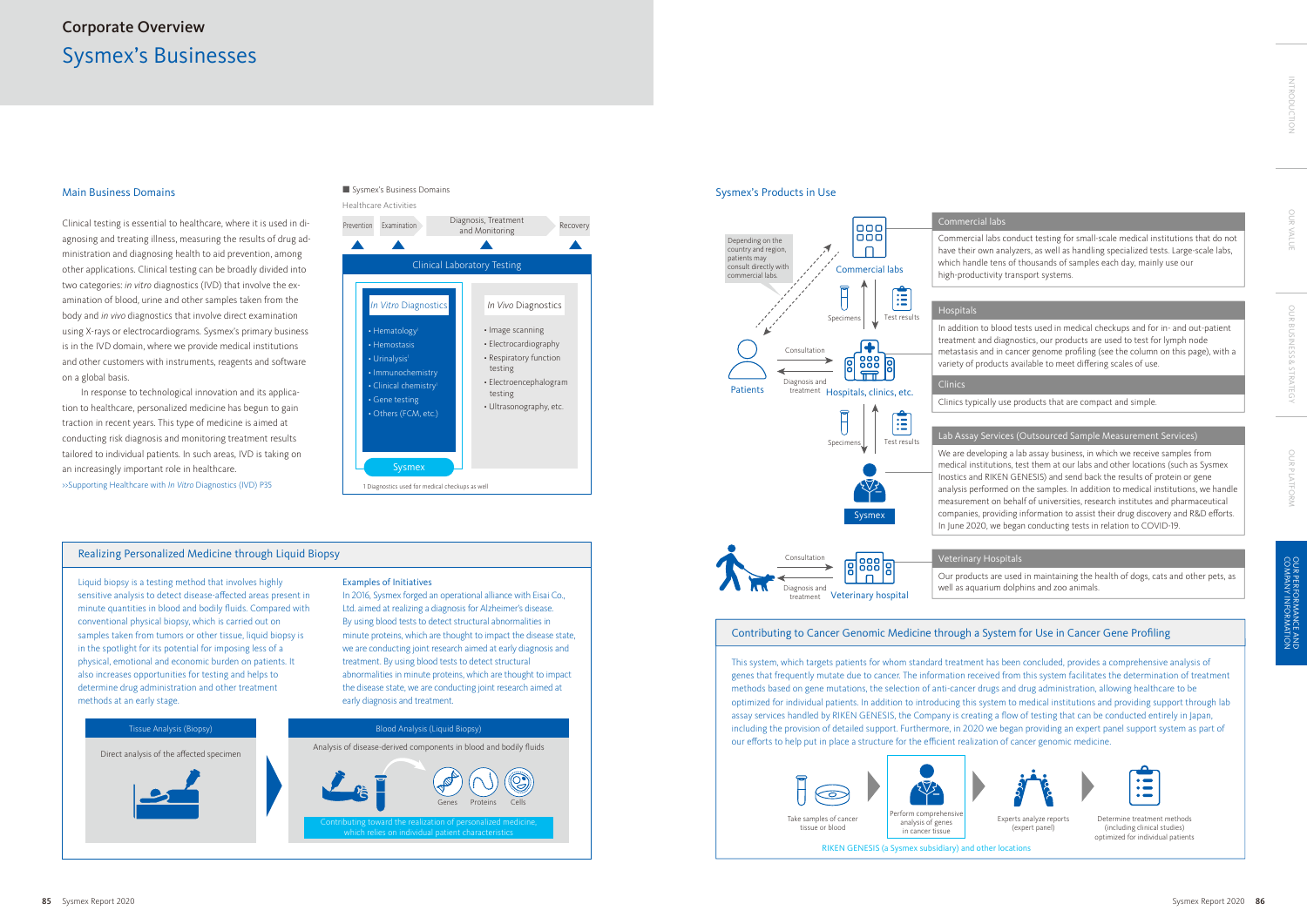For small and medium-sized institutions, Sysmex offers three-part white blood cell differentiation models, used for determining basic parameters, as well as five-part white blood cell differentiation models. Numerous reagents are used with these models to deliver a high degree of clinical significance.

## Urinalysis

We developed the world's first urine formed sediment analysis system using the flow cytometry method. We are also adding to our portfolio of urinalysis products by making use of alliances as we work to expand our lineup in response to diverse urinalysis needs.

We are developing products that utilize the flow cytometry method. Areas of business include clinical FCM (clinical testing to perform detailed analysis in diagnosing leukemia, malignant lymphoma and HIV/AIDS), industry FCM (used in the quality control of food) and research FCM (analyzing the function of cultured cells and other research applications). In 2020, we launched a product (for research) in North America, the world's largest market for FCM testing.

# Flow Cytometry (FCM)

Sysmex handles products offering a wide range of processing capacity to meet the needs of different-sized facilities. Demand for hemostasis testing has increased and grown more diverse due to a rise in thrombotic diseases stemming from lifestyle diseases, as well as to the development of new blood preparations. In 2018, we launched a new product offering enhanced productivity, reliability and operability, and we are working toward a global roll-out. In addition to an alliance with Siemens Healthineers in the area of reagents, we work with Group company HYPHEN BioMed, SAS to develop products offering high clinical value.



## Testing of Cancer Lymph Node Metastasis

We apply the OSNA method, which we developed, in products we provide to automatically and easily detect information to help in diagnosing lymph node metastasis, among other items. We launched products in this category in China in 2020.



# Cancer Gene Profiling

We developed a system for use in cancer genome profiling in collaboration with the National Cancer Center. In June 2019, this became the first such system to be covered under Japanese health insurance.

>>System for Use in Cancer Gene Profiling P86

## Immunochemistry

We are working to develop our business in Asia, including Japan and China, through sales of a fully automated immunochemistry system, which performs highly sensitive, high-speed assays on minute sample quantities.

In addition to reagents to test for infectious disease and tumor markers, we are developing proprietary markers to test for liver fibrosis progression and atopic dermatitis. Furthermore, we are working to develop and launch parameters to meet regional needs in China and other areas.





# Cytogenic Testing

Oxford Gene Technology (OGT), which became a subsidiary in 2017, conducts business in the area of cytogenic testing, which involves testing cells for chromosomal and genetic abnormalities. We have launched a Flow FISH testing system (for research) that utilizes imaging FCM technology to automate FISH testing.

# Other Lab Assays

We also offer assay services for research use to determine expression levels of breast cancer-related gene types, making use of BEAMing technology to detect to a high degree of sensitivity genes that are present in minute samples of blood.

>>Lab Assay Services P86

# Cell Measurement Technologies Protein Measurement Technologies

#### **Hemostasis**



Multiparameter Automated Hematology Analyzers



Hemostasis analyzer **Immunoassay** system



Fully automated system for the analysis of formed elements in urine Fully automated urine chemistry analyzer Fully automated imaging unit for formed elements in urine





Flow cytometer

Efficiency and Handling Capacity

Gene amplification detector

In addition, we offer a wide-ranging lineup, including transport systems that can be used for rapid, high-volume testing in large-scale labs. We are also rolling out products to help realize the early-stage detection and treatment of malaria. For example, in Europe in 2019 and Japan in 2020 we launched an analyzer that supports standardization and improved efficiency in malaria testing.

Reagents

# Primary Products and Services

### **Hematology**

OUR VALUE

OUR VALUI

OUR BUSINESS & STRATEGY

OUR BUSINESS & STRATEGY

OUR PLATFORM

OUR PLATFORM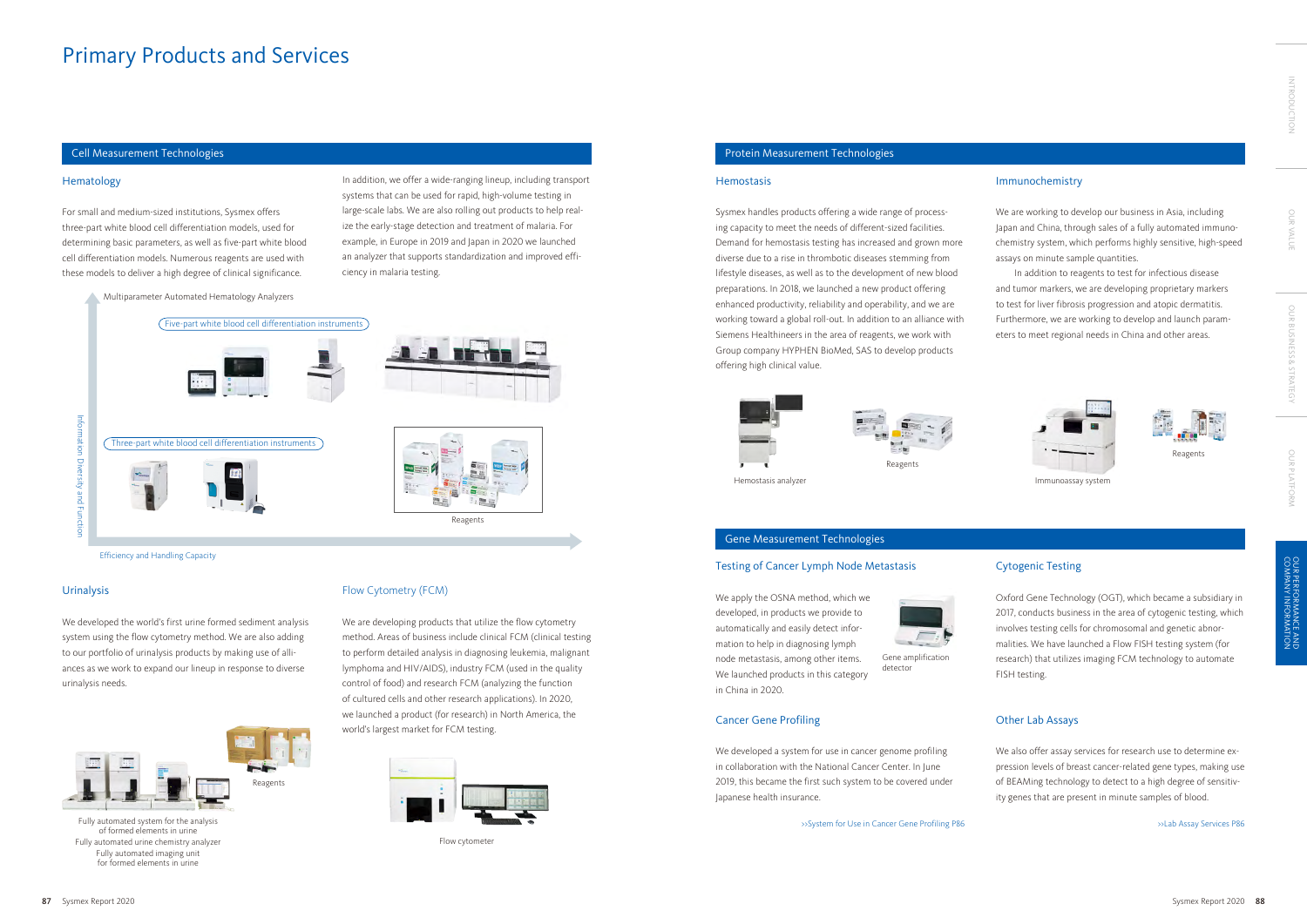| Antibody test                                        | A test to measure for the presence of a protein (antibody) generated by the body's immune<br>function, which endeavors to repel foreign exogenous matter that has entered the body.<br>This test allows checking of disease history, as well as current infection.                                                                                                                                                                                                |
|------------------------------------------------------|-------------------------------------------------------------------------------------------------------------------------------------------------------------------------------------------------------------------------------------------------------------------------------------------------------------------------------------------------------------------------------------------------------------------------------------------------------------------|
| Antigen test                                         | A test to measure for the presence of an antigen, virus or other pathogen, that has entered<br>the body. By detecting virus-specific proteins, these tests confirm whether a virus is present<br>in the body at the time of testing.                                                                                                                                                                                                                              |
| Application                                          | Corresponds to a test parameter in Sysmex's various technology platforms.                                                                                                                                                                                                                                                                                                                                                                                         |
| <b>BEAMing technology</b>                            | An acronym for "Bead, Emulsion, Amplification, and Magnetics," this gene analysis method<br>combines digital PCR (ultrahigh-sensitivity PCR) and flow cytometry technologies for highly<br>sensitive analysis of genetic mutations.                                                                                                                                                                                                                               |
| Biological reagent<br>(bio-diagnostic reagent)       | Testing reagent that applies the functions of proteins, genes, and other living organisms.                                                                                                                                                                                                                                                                                                                                                                        |
| Cancer genome profiling                              | Analysis of information about genes significant to cancer diagnostics by looking at<br>mutations, amplifications and fusion of multiple genes in cancer tissue.                                                                                                                                                                                                                                                                                                   |
| Caresphere                                           | Caresphere utilizes IoT and the cloud to establish a platform for the real-time linking<br>and analysis of a variety of information managed using testing instruments and clinical<br>laboratory information systems. It is a new network solution that provides support for<br>increasing the operational efficiency of professionals involved in testing and healthcare,<br>enhancing quality and raising patient satisfaction.                                 |
| CE Marking                                           | A mark certifying European Conformity (CE), which is a mandatory conformity marking for<br>certain products sold within the European Economic Area.                                                                                                                                                                                                                                                                                                               |
| Clinical FCM                                         | Refers to FCM used in a clinical testing setting for analysis in such areas as hemophilia,<br>lymphoma, HIV and hematopoietic stem cells.                                                                                                                                                                                                                                                                                                                         |
| Commercial lab                                       | A company that specializes in testing operations, performing IVD on behalf of medical<br>institutions, research institutes and other facilities.                                                                                                                                                                                                                                                                                                                  |
| Cytogenic testing                                    | Cytogenetics refers to the study of chromosomes, particularly research related to illnesses<br>arising due to chromosomal abnormalities. Research and testing typically involves the<br>use of white blood cells, amniotic fluid or tissues samples and karyotype testing using<br>G-banding or the FISH method.                                                                                                                                                  |
| Cytokine                                             | A general term for physiologically active substances that contribute to intercellular interac-<br>tion, that can be determined by measuring proteins secreted by cells. As infection spreads,<br>the inflammatory response increases. When inflammatory cytokines are discharged in large<br>quantities, immune cells can trigger acute multiple organ failure. Results include respiratory<br>failure, sepsis, coagulation disorders and other severe illnesses. |
| <b>EMEA</b>                                          | Europe, the Middle East and Africa                                                                                                                                                                                                                                                                                                                                                                                                                                |
| Expert panel                                         | A multidisciplinary investigative commission that meets to interpret gene panel testing<br>results medically. Convened at core hospitals for cancer genomic medicine, expert panels<br>recommend treatment methods optimized for individual patients on the basis of abnormal<br>gene information. Members of such panels include oncologists, genome researchers,<br>counselors, etc.                                                                            |
| Flow cytometry (FCM)                                 | Method involving the flow dispersion of minute particles and the use of laser light to<br>optically analyze minute flows.                                                                                                                                                                                                                                                                                                                                         |
| Flow FISH testing                                    | Whereas FISH testing requires evaluation of slides under a microscope, flow FISH testing<br>uses an imaging flow cytometer to capture images, enabling automated analysis.                                                                                                                                                                                                                                                                                        |
| Fluorescence in situ hybridization (FISH)<br>testing | Testing method using fluorescent material binding only specific genes to detect<br>abnormalities within a chromosome.                                                                                                                                                                                                                                                                                                                                             |
| Genomic medicine                                     | Medicine that allows the prevention of disease or the effective treatment of individual<br>patients by analyzing their genetic information.                                                                                                                                                                                                                                                                                                                       |
| Hematology                                           | The field of in vitro diagnostics that determines whether precise testing is necessary by<br>analyzing the number, type and size of red, white and other blood cells.                                                                                                                                                                                                                                                                                             |
| Imaging FCM                                          | A proprietary Merck technology that combines FCM for processing large quantities of cells<br>with the rapid capture of images of cell morphology, fluorescent imaging and automated<br>digital image analysis.                                                                                                                                                                                                                                                    |

| In vitro diagnostics (IVD)                                    | In general, IVD refers to th<br>physical condition. IVD ma<br>performed.                                                                                                                                    |  |  |
|---------------------------------------------------------------|-------------------------------------------------------------------------------------------------------------------------------------------------------------------------------------------------------------|--|--|
| Knockdown production method                                   | A production method in w<br>bly into finished products.                                                                                                                                                     |  |  |
| Lab assay                                                     | An outsourced specimen n                                                                                                                                                                                    |  |  |
| Liquid biopsy                                                 | This is a general name for t<br>the prediction of treatmen<br>biopsy, in which diagnosis<br>biopsy is less invasive than<br>are required.                                                                   |  |  |
| Manufacturing and marketing approval<br>(regulatory approval) | In Japan, the manufacturin<br>proval from the Ministry of<br>firmation of a product's fur<br>procedures: approval from<br>ing the CE Marking in Euro<br>Administration (NMPA).                              |  |  |
| OSNA method                                                   | Abbreviation of One-Step<br>enables detection of lympl                                                                                                                                                      |  |  |
| Panel testing                                                 | A test that allows multiple<br>cine, cancer panels are use<br>genes having diagnostic sig                                                                                                                   |  |  |
| Personalized medicine                                         | Different from the convent<br>treatment for a given disea<br>optimized to individual pat                                                                                                                    |  |  |
| Polymerase chain reaction (PCR)                               | A gene amplification techr<br>quantities.                                                                                                                                                                   |  |  |
| Precision management                                          | A management method us<br>equipment and to confirm<br>quality control is a methoc<br>blood) are distributed to m<br>tained are analyzed using s<br>laboratories' measurement<br>these laboratories, helping |  |  |
| Primary care                                                  | The initial care provided at                                                                                                                                                                                |  |  |
| Quality of life (QOL)                                         | Refers to the maintenance                                                                                                                                                                                   |  |  |
| Reagent                                                       | A pharmaceutical product<br>nostic product. It is not use<br>bodily fluids.                                                                                                                                 |  |  |
| Specimen                                                      | Material necessary for test<br>urine and feces.                                                                                                                                                             |  |  |
| Sysmex Network Communication<br>Systems (SNCS)                | An online support service t<br>customers' instruments via<br>control and scientific infor                                                                                                                   |  |  |
| Technology platforms                                          | Sysmex's three technology<br>measurement) and the me                                                                                                                                                        |  |  |
| Transport system                                              | A system that links multipl<br>making testing operations<br>when samples are handled                                                                                                                        |  |  |
| Urine chemistry testing                                       | Testing conducted by using<br>blood in urine.                                                                                                                                                               |  |  |
| Urine sediment testing                                        | Testing performed to analy                                                                                                                                                                                  |  |  |

**In virthostics (IVD)** here testing the testing of the testing of blood, uring the testing of the testing of the t ay also refer to the domain of laboratory testing in which IVD is

thich the principal parts are exported from Japan for local assem-

measurement service.

technology using blood or body fluid samples for diagnosis and it impacts rather than through the conventional practice of tissue is performed on diseased tissue that has been collected. Liquid itissue biopsy, but more highly sensitive detection technologies

In and marketing of medical devices and reagents requires apf Health, Labour and Welfare. Such approval necessitates connction and safety. Other countries have their own obligatory the Food and Drug Administration in the United States, obtainppe, and in China, approval from the National Medical Products

Nucleic Acid Amplification method, developed by Sysmex, which h node metastasis.

markers to be measured at once. Particularly in genomic medied to analyze the mutation, proliferation and fusion of multiple gnificance.

tional practice of providing selected predetermined or uniform ase, personalized medicine aims to select treatment methods tient characteristics, based on gene and other data.

nology for copying small quantities of DNA to produce larger

sed to guarantee the values measured by customers' testing that a customer's equipment is functioning correctly. External l under which the same specimens (such as artificially produced hultiple clinical laboratories, and the measurement results obstatistical methods, thereby allowing the precision of individual results to be evaluated. The results are provided as feedback to to increase their quality of testing.

t clinics or other locations when a patient first falls ill.

of human dignity and improved wellbeing.

for medical use in laboratory testing, also called an *in vitro* diaged directly on the human body, but on samples of blood or other

ting. May include blood, cerebrospinal fluid, pus, punctured fluid,

that connects the Sysmex Customer Support Center and an Internet connection to provide real-time external quality mation, and to monitor instrument conditions.

areas (gene measurement, cell measurement and protein easurement platforms that use them.

Ie analyzers, allowing testing to be automated. In addition to more efficient, automation helps reduce the risk of infection I manually and prevents mishandling.

g a test paper to analyze for the presence of sugar, protein or

yze formed elements in the urine, including blood and other cells.

# Terminology